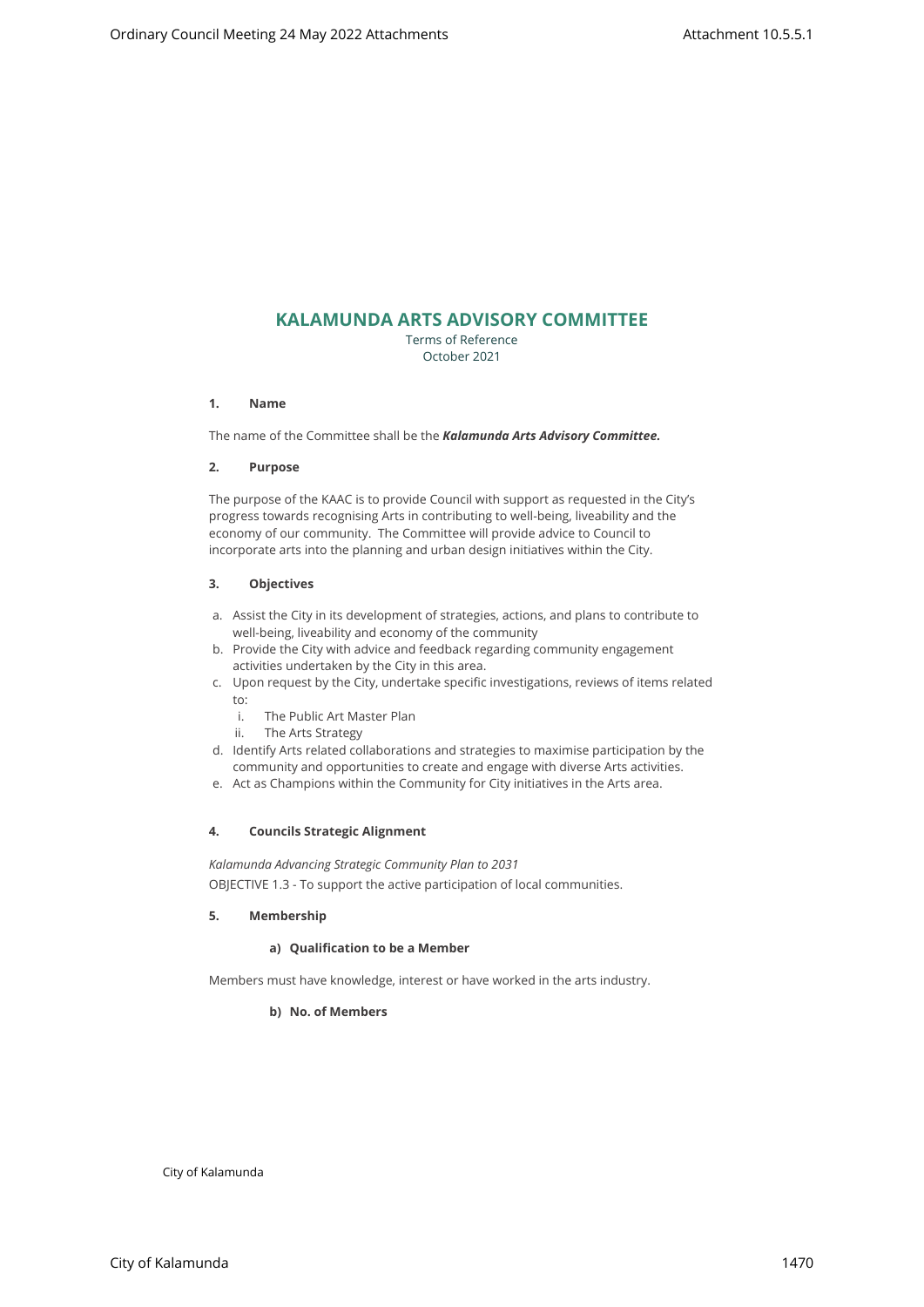A total membership of 5 – 7 members comprising: -

- i. One Elected Member.
- ii. A total of 4 -6 Community Representatives residing in the district.

### **c) Deputy Members**

Each committee shall have an appointed Deputy Councillors who is to attend meetings in the absence of the appointed Councillor.

### **d) Term of Appointment**

Appointment is for up to two years and members are eligible for re-appointment following the Council Ordinary Election.

## **e) Observers**

A request to attend a meeting as an observer will be approved at the discretion of the Presiding Member and the CEO.

Requests to attend as an observer should be provided to the CEO no less than two full working days prior to the meeting.

Observers:

- i. will not participate in the business of the committee.
- ii. will not be present when items of confidentiality are presented or discussed by the committee.

### **f) Resignation or Termination of Membership**

- i. Membership will be reviewed should a member miss three consecutive meetings without approved leave of absence and the Committee may choose to recommend to Council that the member is removed. Another spectral Meeting 24 May 2022 Attachments<br>
Another spectral Companions Companions and City of Kalamunda Ordinary Council Meeting<br>
Council Meeting 24 May 2022 Attachment Depty Council Meeting<br>
Council Meeting at the
	- ii. A committee member may resign from membership of the committee by giving the Chief Executive Officer or the committee's presiding member written notice of the resignation.

## **6. Election of Presiding Member and Deputy Presiding Member**

The election of the Presiding Member and Deputy Presiding Member will be conducted in accordance with the provisions of the *Local Government Act 1995*.

## **7. Meetings**

## **a) Conduct of Meetings**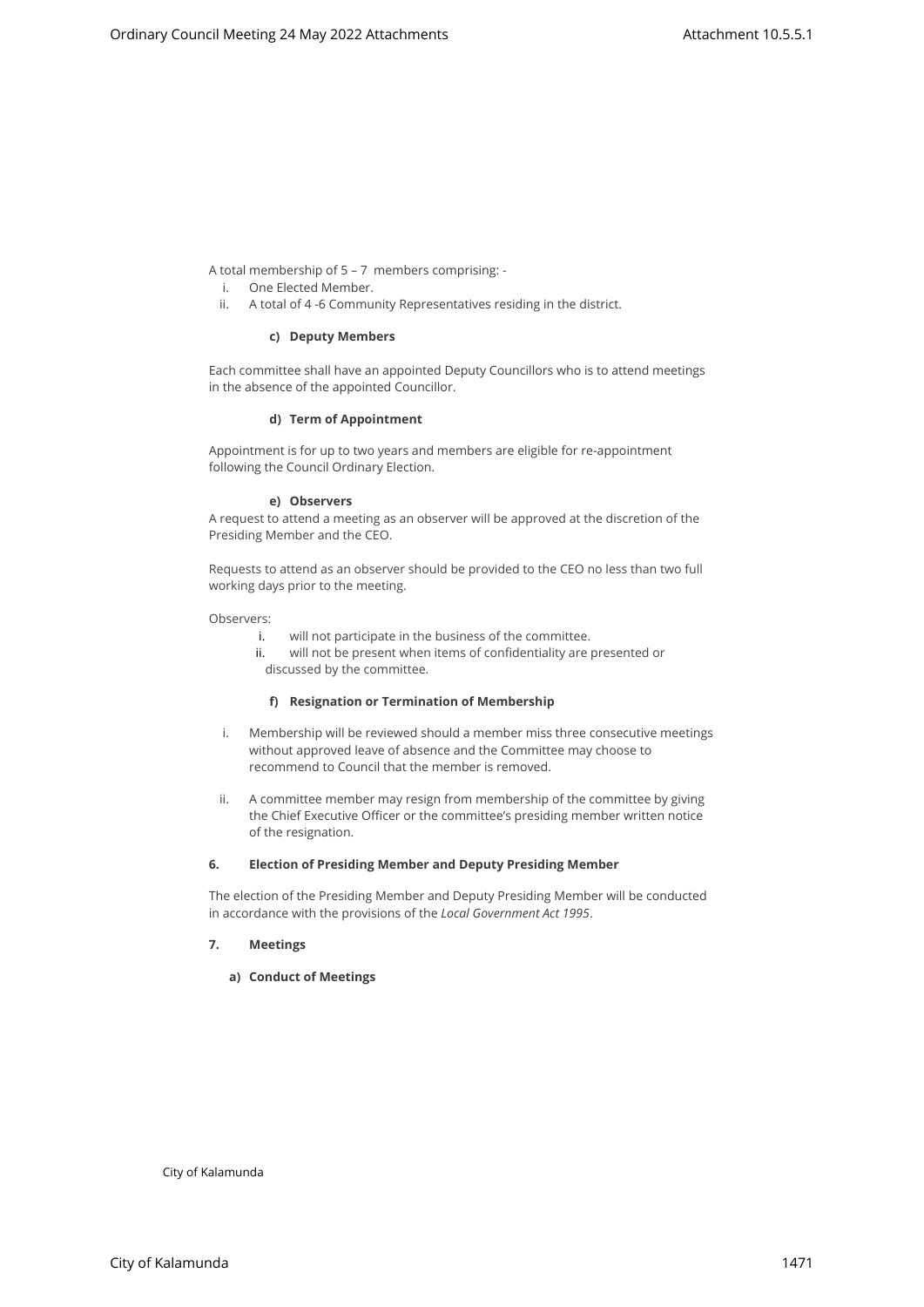All meetings will be conducted in accordance with the provisions of the *Local Government Act 1995* and the City's Standing Orders Local Law and the City of Kalamunda Code of Conduct.

## **b) Inductions**

All Members will be required to attend an induction which will be held prior to the first meeting of a committee following a Council election.

#### **c) Scheduling of Ordinary Meetings**

The Committee shall meet at least quarterly. Meetings should be held on a regular date and time to be determined by the Committee

### **d) Special or Extra Meetings and Working Groups**

A Special or extra meeting can be proposed by: -

- i. A majority decision of the Committee
- ii. The presiding member of the Committee
- iii. By at least 1/3<sup>rd</sup> of the members of the Committee

A Committee may also choose to form working groups from its membership or to second others with specific skills for undertaking specific tasks required by the Committee in consultation with the City to ensure resources can be made available.

#### **e) Quorum**

A quorum shall consist of at least one half of the appointed members. If a quorum is not achieved the meeting can progress informally, with minutes prepared in accordance with established processes. Alternative althous other is a wordered by environment 10.5.5.1<br>
Alternative althous other as a worder of the produce of the produce of the tractional<br>
Council Meeting 24 May 2022 Attachment Council Meeting Council Meeting

#### **f) Disclosure of Interests**

All Committee Members are required to disclose any financial, proximity or impartiality interests they may have in any matter to be discussed at the meeting.

#### **g) Voting**

Each appointed member present shall have one (1) vote. In the event of a tied vote, the Presiding Member is to cast a second vote.

City of Kalamunda Officers supporting the Committee do not have voting rights.

The City may appoint additional officers to attend meetings to provide advice or subject matter expertise on topics to be discussed at any meeting. These officers do not have a voting right.